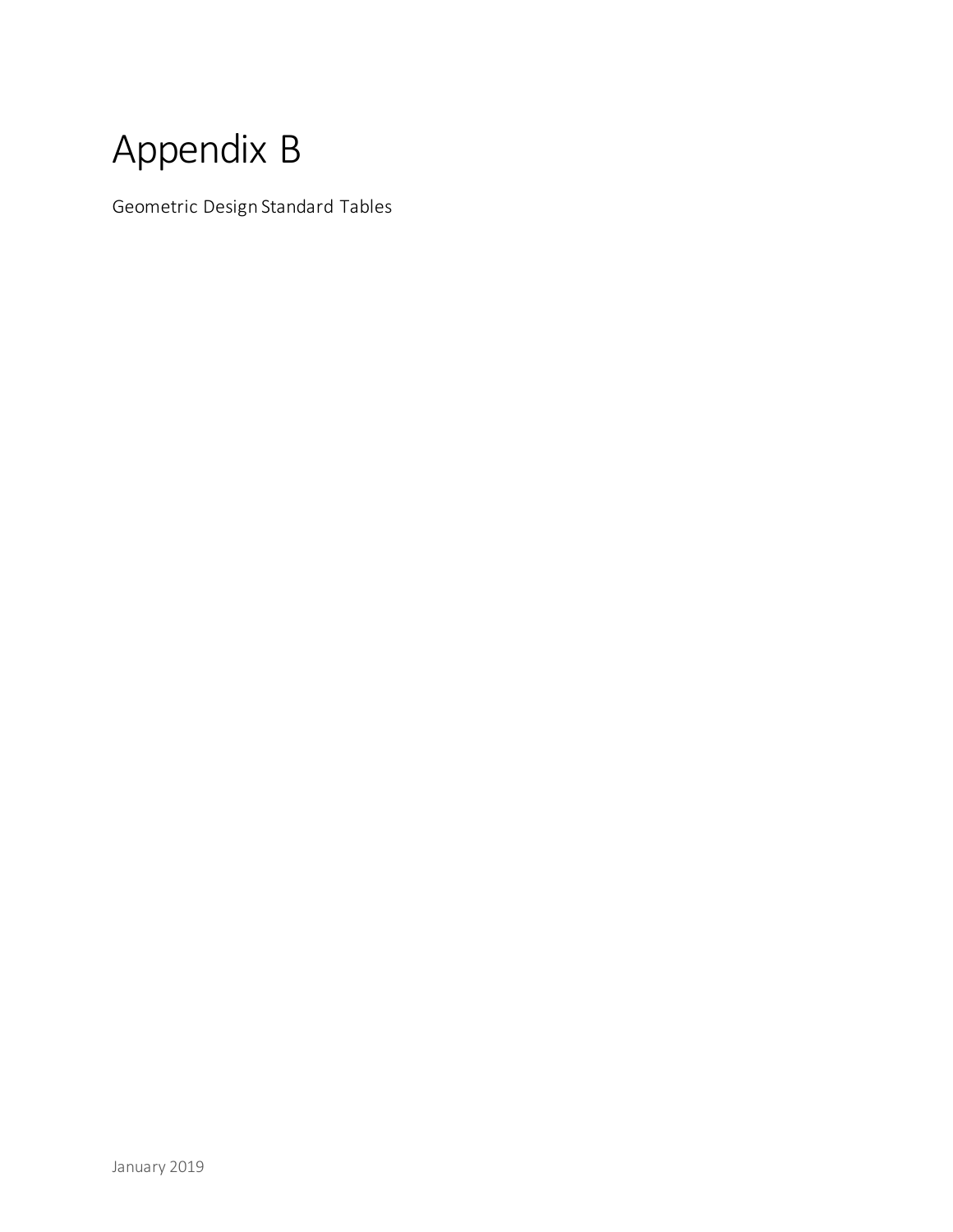## Roadway Data

## Segment Termini: Clearwater to Hasty (Segment 1)

| Design Element              | <b>Existing Condition</b> | Proposed Design           | Required        |
|-----------------------------|---------------------------|---------------------------|-----------------|
| Roadway Type                | Rural/Suburban/Urban      | Rural/Suburban/Urban      | Not applicable  |
| Project or Segment Length   |                           |                           |                 |
| (feet)                      | 25, 145                   | 25, 145                   | Not applicable  |
| <b>Functional Class</b>     | <b>Principal Arterial</b> | <b>Principal Arterial</b> | Not applicable  |
| ADT (Year)                  | 41,500                    | 55,500                    | Not applicable  |
| Heavy Commercial (%)        | 10 to 15%                 | 10 to 15%                 | Not applicable  |
| Speed (mph)                 | Posted/statutory          | Design speed              | 70              |
| Through Lanes Each          | $\overline{2}$            | $\overline{3}$            |                 |
| Direction                   |                           |                           | Not applicable  |
| Lane Width (feet)           | 12                        | 12                        | 12              |
| Roadway Surfacing Type      | Concrete                  | Concrete                  | Not applicable  |
| Structural Design Strength  | 10                        | 10                        | 10              |
| (ton)                       |                           |                           |                 |
|                             |                           |                           |                 |
| Shoulder Width (feet)       | $4 - 10$                  | 10                        | 10 (12 desired) |
| Shoulder Surfacing Type     | <b>Bituminous</b>         | <b>Bituminous</b>         | Not applicable  |
| Recovery Area               | 40' Clear Zone            | 40' Clear Zone            | 40'             |
| Inslope (rise)              | 1:6                       | 1:4                       | 1:4 to 1:6      |
| Approach Sideslopes         | 1:6                       | 1:6                       | 1:6             |
|                             |                           |                           |                 |
| Tune Lane (feet)            | <b>NA</b>                 | <b>NA</b>                 | <b>NA</b>       |
| Bypass Lane (feet)          | <b>NA</b>                 | <b>NA</b>                 | Not applicable  |
| Right-of-Way Width (feet)   | 284                       | 284                       | <b>NA</b>       |
| Median Type (feet)          | 49                        | 37                        | <b>NA</b>       |
| Median Type (raised/        | <b>NA</b>                 | <b>NA</b>                 | <b>NA</b>       |
| painted raised)             |                           |                           |                 |
| <b>Median Curb Reaction</b> | <b>NA</b>                 | <b>NA</b>                 | <b>NA</b>       |
| (feet)                      |                           |                           |                 |
|                             |                           |                           |                 |
| Curb and Gutter Type        | <b>NA</b>                 | <b>NA</b>                 | Not applicable  |
| Curb Reaction (feet)        | <b>NA</b>                 | <b>NA</b>                 | <b>NA</b>       |
| Clearance from Face/Curb    |                           |                           |                 |
| (feet)                      | <b>NA</b>                 | <b>NA</b>                 | <b>NA</b>       |
| Parking Lane (feet)         | <b>NA</b>                 | <b>NA</b>                 | <b>NA</b>       |
| <b>Storm Sewer</b>          | <b>Existing locations</b> | Proposed Trunk            | Not applicable  |
| <b>Utilities</b>            | <b>NA</b>                 | <b>NA</b>                 | Not applicable  |
| Sidewalk Width (feet)       | <b>NA</b>                 | <b>NA</b>                 | Not applicable  |
| Distance from Edge of       |                           |                           |                 |
| Traveled Way to Sidewalk    | <b>NA</b>                 | <b>NA</b>                 | Not applicable  |
| (feet)                      |                           |                           |                 |
| Curb Ramps with             | <b>NA</b>                 | <b>NA</b>                 |                 |
| Detectable Warning          |                           |                           | Not applicable  |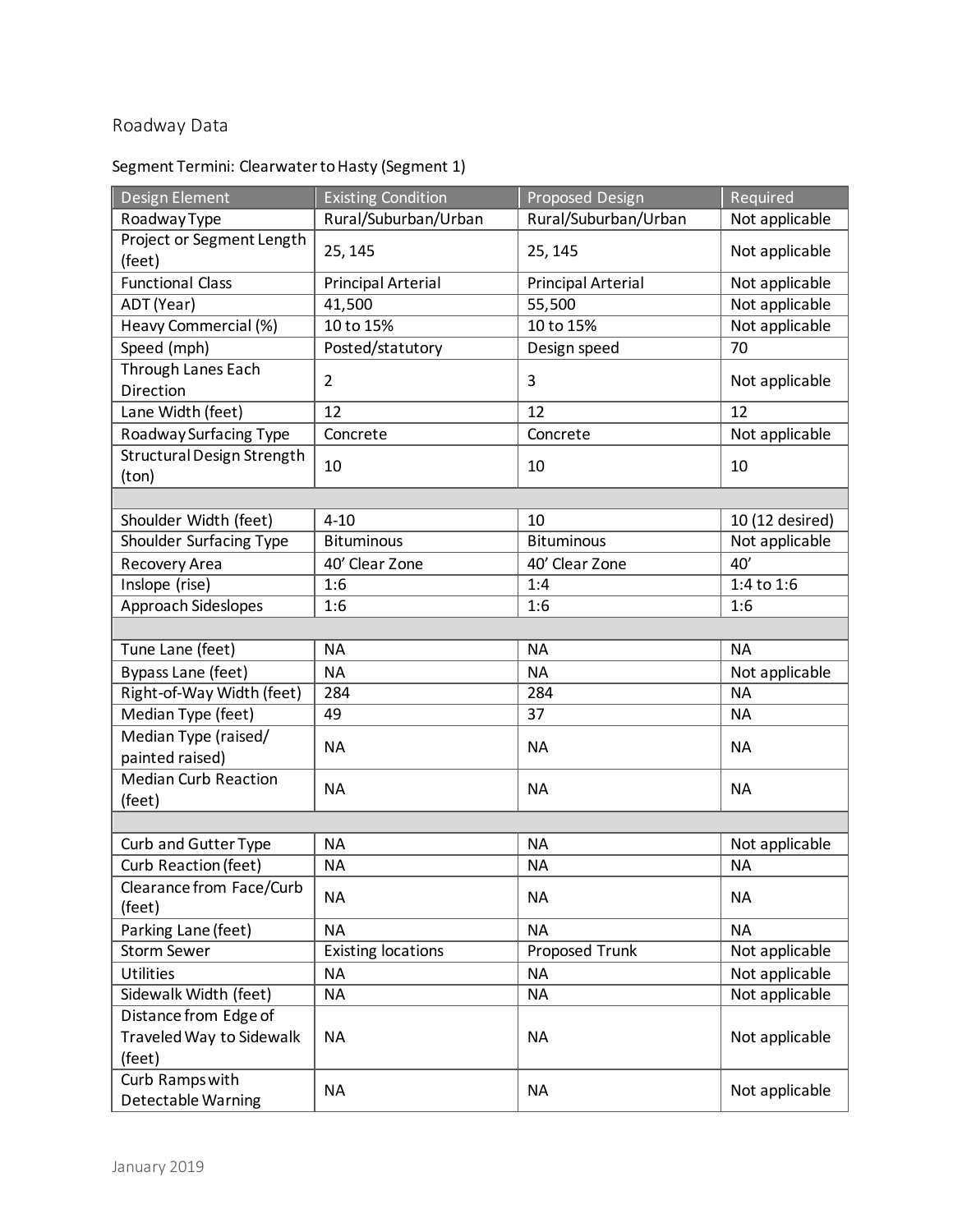| Design Element          | <b>Existing Condition</b> | <b>Proposed Design</b>  | Required       |
|-------------------------|---------------------------|-------------------------|----------------|
| Traffic Signal(s)       | Top of ramps              | No change               | Not applicable |
| Roundabout              | NА                        | <b>NA</b>               | Not applicable |
| Roadway Lighting (type) | Existing at ramps         | Proposed at ramps       | Not applicable |
| Railroad Crossing       | ΝA                        | <b>NA</b>               | Not applicable |
| Landscaping             | NА                        | <b>NA</b>               | Not applicable |
| Signing                 | <b>Existing locations</b> | Replace/Modify          | Not applicable |
| <b>Pavement Marking</b> | <b>Existing locations</b> | Modify per new geometry | Not applicable |

Segment Termini: Hasty to Albertville (Segments 2, 3, and 4)

| Design Element              | <b>Existing Condition</b> | Proposed Design           | Required        |
|-----------------------------|---------------------------|---------------------------|-----------------|
| Roadway Type                | Rural/Suburban/Urban      | Rural/Suburban/Urban      | Not applicable  |
| Project or Segment Length   | 102,631                   | 102,631                   | Not applicable  |
| (feet)                      |                           |                           |                 |
| <b>Functional Class</b>     | Principal Arterial        | <b>Principal Arterial</b> | Not applicable  |
| ADT (Year)                  | 41,500 to 65,800 vpd      | 55,500 to 81,600vpd       | Not applicable  |
| Heavy Commercial (%)        | 10 to 15%                 | 10 to 15%                 | Not applicable  |
| Speed (mph)                 | Posted/statutory          | Design speed              | 70              |
| Through Lanes Each          | $\overline{2}$            | $\overline{3}$            | Not applicable  |
| Direction                   |                           |                           |                 |
| Lane Width (feet)           | 12                        | 12                        | 12              |
| Roadway Surfacing Type      | Concrete                  | Concrete                  | Not applicable  |
| Structural Design Strength  | 10                        | 10                        | 10              |
| (ton)                       |                           |                           |                 |
|                             |                           |                           |                 |
| Shoulder Width (feet)       | $4 - 10$                  | 10                        | 10 (12 desired) |
| Shoulder Surfacing Type     | <b>Bituminous</b>         | <b>Bituminous</b>         | Not applicable  |
| Recovery Area               | 40' Clear Zone            | 40' Clear Zone            | 40'             |
| Inslope (rise)              | 1:6                       | 1:6                       | 1:4 to 1:6      |
| Approach Sideslopes         | 1:6                       | 1:6                       | 1:6             |
|                             |                           |                           |                 |
| Tune Lane (feet)            | <b>NA</b>                 | <b>NA</b>                 | <b>NA</b>       |
| <b>Bypass Lane (feet)</b>   | <b>NA</b>                 | <b>NA</b>                 | Not applicable  |
| Right-of-Way Width (feet)   | 284                       | 284                       | <b>NA</b>       |
| Median Type (feet)          | 49                        | 22                        | <b>NA</b>       |
| Median Type (raised/        |                           |                           |                 |
| painted raised)             | <b>NA</b>                 | NA.                       | ΝA              |
| <b>Median Curb Reaction</b> |                           |                           |                 |
| (feet)                      | <b>NA</b>                 | <b>NA</b>                 | <b>NA</b>       |
|                             |                           |                           |                 |
| Curb and Gutter Type        | <b>NA</b>                 | <b>NA</b>                 | Not applicable  |
| Curb Reaction (feet)        | <b>NA</b>                 | <b>NA</b>                 | <b>NA</b>       |
| Clearance from Face/Curb    |                           | <b>NA</b>                 | <b>NA</b>       |
| (feet)                      | <b>NA</b>                 |                           |                 |
| Parking Lane (feet)         | <b>NA</b>                 | <b>NA</b>                 | <b>NA</b>       |
| <b>Storm Sewer</b>          | <b>Existing locations</b> | <b>Proposed Trunk</b>     | Not applicable  |